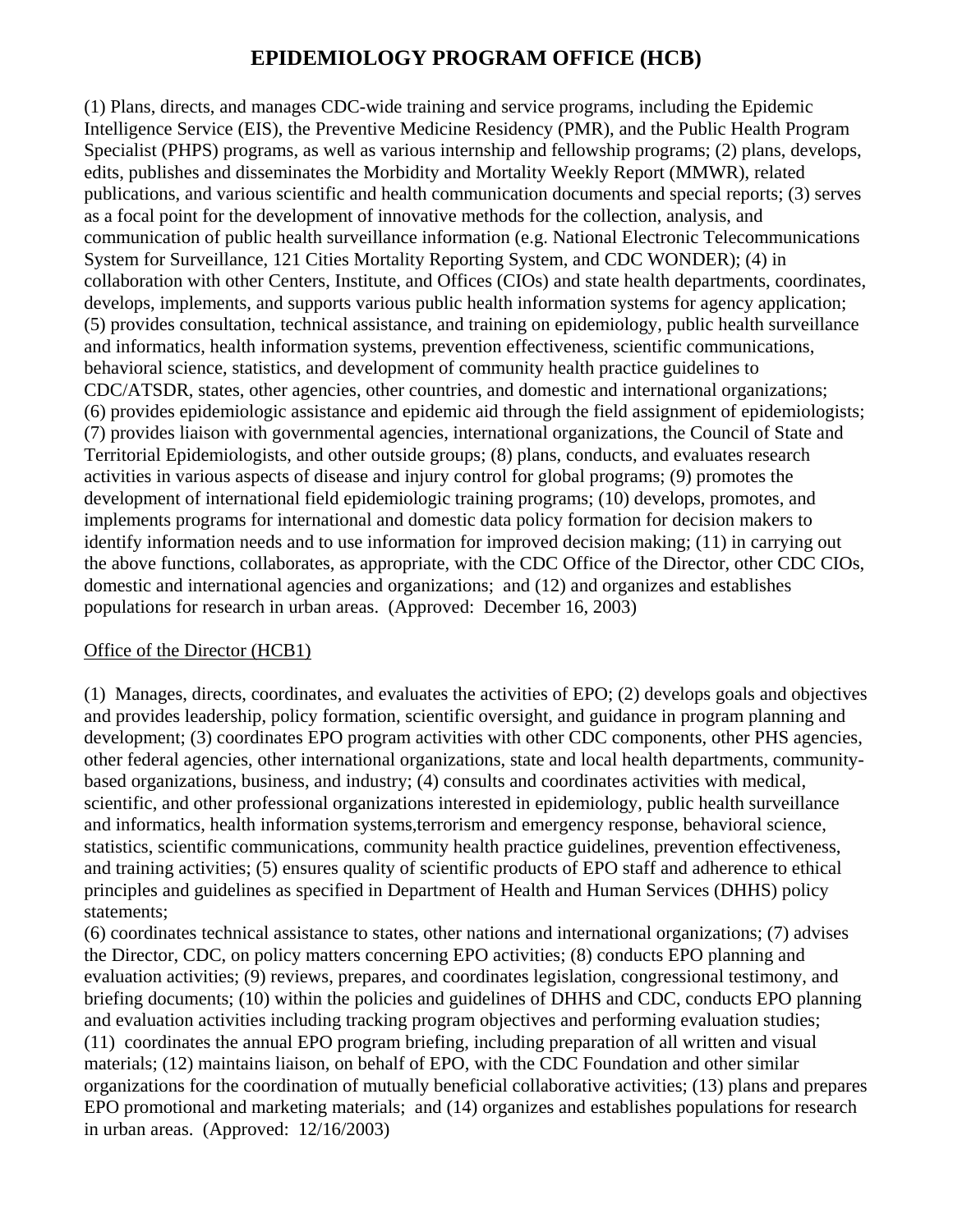# Office of Scientific and Health Communications (HCB12)

(1) Plans, coordinates, edits, and produces the MMWR series and various special reports and publications; (2) provides editorial services and support to EPO; (3) develops, implements, and evaluates innovative methods for the communication of scientific and health information by EPO and its domestic and international constituents; (4) assists EPO and its constituents in identifying and building needed expertise, state-of-the-art technology, logistical support, and other capacities required to conduct effective scientific and health communication in domestic and international settings; (5) provides expert consultation and training to EPO, other CIOs, and outside domestic and international constituencies on development of effective messages, materials, and methods to clearly and effectively communicate risks and prevention recommendations, including written, oral, and visual communication; (6) provides leadership, coordination, and collaboration for the planning and management of EPO communications with other CDC programs and outside organizations in scientific and health communications, including serving as the primary EPO liaison with the CDC Office of Communication; (7) works closely with state and federal agencies and EPO domestic and international constituents to develop health information networks and to promote information sharing; (8) in conjunction with the CDC Office of Communication, collaborates with organizations in the public and private sectors to market prevention strategies; (9) coordinates EPO's information-sharing activities, including involvement on the Internet; (10) develops, plans, coordinates, edits, and produces the weekly component of the MMWR series; (11) participates with other office personnel for the delivery of services and training to external organizations, both domestic and international, in the area of scientific and health communications; (12) provides EPO-wide desktop publishing support, including the support of the MMWR series; (13) develops, plans, coordinates, edits, and produces other components of the MMWR series, including the MMWR Recommendations and Reports, CDC Surveillance Summaries, and the Annual Summary of Notifiable Diseases; (14) plans, coordinates, edits, and produces other EPO and CDC program publications; (15) provides editorial services for work to be published outside CDC; (16) assists in review of EPO documents for editorial clearance for all publications; (17) develops and manages an internship program in scientific and health publications management; and (18) participates with other office personnel for the delivery of services and training to external organizations, both domestic and international, in scientific and health communications. (Approved: 12/16/2003)

#### Office of the Director (HCB121)

(1) Provides leadership and overall direction for the Office of Scientific and Health Communications and for all EPO scientific and health communication applications; (2) provides leadership, guidance, consultation, and training on policy, planning, management, and operations of scientific and health communications for EPO activities in domestic and international settings; (3) establishes office goals, objectives, and priorities; (4) monitors progress in implementation of projects and achievement of objectives; (5) provides technical information and support in scientific and health communication methods to the epidemiologic, surveillance, and other scientific services and applied research activities in EPO; (6) provides EPO-wide graphics support and coordinates major scientific and health communications efforts; (7) plans, coordinates, and provides support for the electronic dissemination of the MMWR series. (Approved 9/19/97)

#### Morbidity and Mortality Weekly Report Activity (HCB122)

(1) Develops, plans, coordinates, edits, and produces the weekly component of the MMWR series; (2) participates with other office personnel for the delivery of services and training to external organizations, both domestic and international, in the area of scientific and health communications;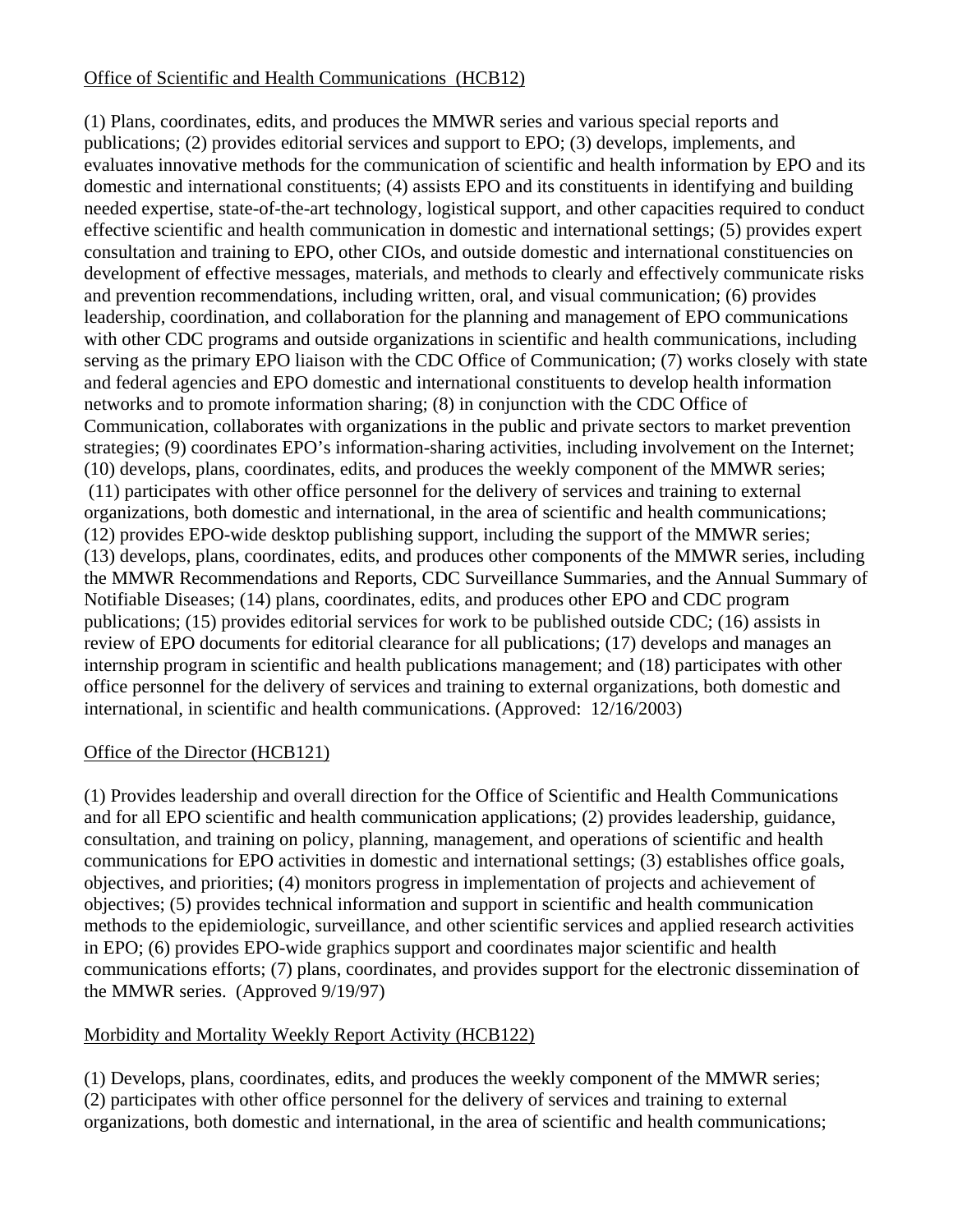#### (3) provides EPO-wide desktop publishing support, including the support of the MMWR series. (Approved 9/19/97)

#### Public Health Publications Activity (HCB123)

(1) Develops, plans, coordinates, edits, and produces other components of the MMWR series, including the MMWR Recommendations and Reports, CDC Surveillance Summaries, and the Annual Summary of Notifiable Diseases; (2) plans, coordinates, edits, and produces other EPO and CDC program publications; (3) provides editorial services for work to be published outside CDC; (4) reviews EPO documents for editorial clearance for all publications; (5) develops and manages an internship program in scientific and health publications management; (6) participates with other office personnel for the delivery of services and training to external organizations, both domestic and international, in scientific and health communications. (Approved 9/19/97)

#### Office of Program Management and Operations (HCB13)

(1) Provides leadership, oversight, and guidance in the management and operations of EPO's programs; (2) plans, coordinates, and provides administrative management support, advice, and guidance to EPO, involving the areas of fiscal management, personnel, travel, and other administrative services; (3) coordinates the development of the EPO annual budget submission; (4) directs and coordinates the activities of the office; (5) conducts management analyses of EPO programs and staff to ensure optimal utilization of resources and accomplishment of program objectives; (6) plans, allocates, and monitors EPO resources; (7) maintains liaison and collaborates with other CDC components and external organizations in support of EPO management and operations; (8) plans, coordinates, and provides information resource management support, advice, and guidance to EPO; (9) sets policies and procedures; (10) provides leadership and oversight of EPO's program management and operations; (11) plans, allocates, and monitors EPO-wide resources; (12) works closely with other federal agencies involved with EPO interagency agreements; (13) coordinates EPO requirements relating to procurement, materiel management, and interagency agreements; (14) provides fiscal management and stewardship of grants, contracts, and cooperative agreements; (15) develops and implements administrative policies, procedures, and operations, as appropriate for EPO, and prepares special reports and studies, as required, in the administrative management areas; and (16) conducts management analyses of EPO programs and resources to ensure optimal utilization of resources and accomplishment of program objectives. (Approved: 12/16/2003)

# Office of the Director (HCB131)

 (1) Directs and coordinates the activities of the office; (2) develops long-range plans, sets annual objectives, monitors progress, and evaluates results; (3) sets policies and procedures; (4) provides leadership and oversight of EPO's program management and operations; (5) plans, allocates, and monitors EPO-wide resources; (6) maintains liaison and collaborates with the Director, Office of Program Support, other CIOs, CDC staff offices, other federal agencies, state and local health agencies, and other external organizations; (7) maintains liaison, on behalf of EPO, with the CDC Foundation and other similar organizations for the coordination of mutually-beneficial collaborative activities; (8) within the policies and guidelines of DHHS and CDC, conducts EPO planning and evaluation activities including tracking program objectives and performing evaluation studies; (9) coordinates the development of the EPO annual budget submission; (10) coordinates the annual EPO program briefing, including preparation of all written and visual materials; (11) reviews, prepares, and coordinates legislation, congressional testimony, and briefing materials; develops proposed legislation; analyzes bills; and provides for other legislative-related activities; (12) plans and prepares EPO promotional and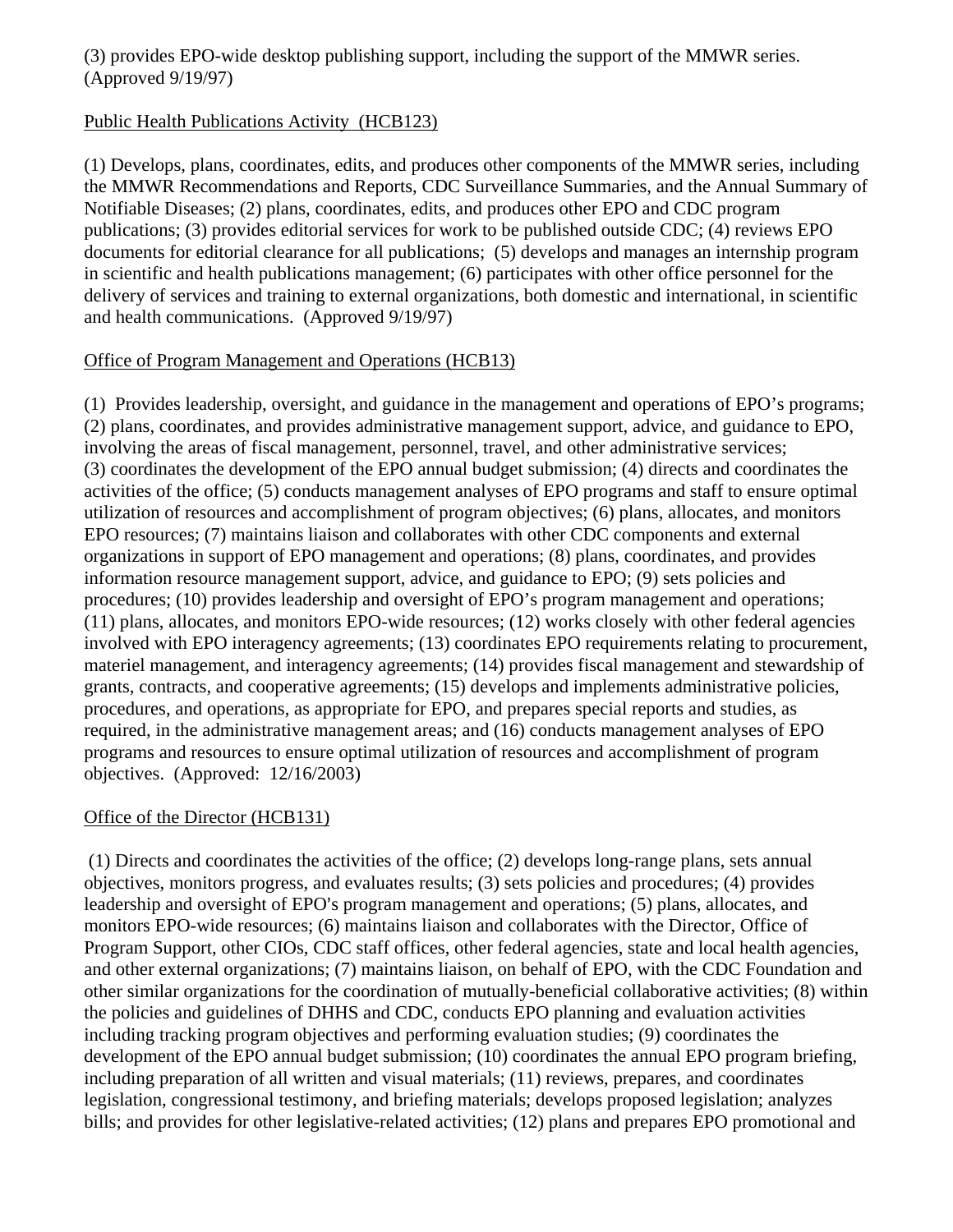marketing materials; (13) works closely with other federal agencies involved with EPO interagency agreements; (14) coordinates EPO requirements relating to procurement, materiel management, and interagency agreements; (15) provides fiscal management and stewardship of grants, contracts, and cooperative agreements. (Approved 9/19/97)

## Information Resources Management Activity (HCB132)

(1) Provides technical information support to the communications, epidemiologic, surveillance, training, and prevention research activities of EPO; (2) provides interface with CDC and DHHS management systems; (3) plans, coordinates, and provides EPO-wide Information Resources Management (IRM) support and services; (4) represents EPO on a variety of IRM committees, task forces, and workgroups; (5) coordinates the utilization of data information systems and technologies. (Approved: 11/10/2003)

#### Management Services Activity (HCB133)

(1) Plans, coordinates, and provides administrative management support, advice, and guidance to EPO involving the areas of fiscal management, personnel, travel, and other administrative services; (2) prepares annual budget plans and budget justifications; (3) coordinates EPO requirements relating to contracts, grants, cooperative agreements, and reimbursable agreements; (4) develops and implements administrative policies, procedures, and operations, as appropriate for EPO, and prepares special reports and studies, as required, in the administrative management areas; (5) conducts management analyses of EPO programs and resources to ensure optimal utilization of resources and accomplishment of program objectives. (Approved 9/19/97)

# Office of Strategic Alliances for Prevention (HCB14)

(1) Provides leadership to CDC and other organizations to promote and support effective partnerships for prevention; (2) provides leadership and supports CDC's activities related to managed care organizations, public and private purchasers of health care, public health agencies, accrediting organizations, the health care delivery system, consumers, and others; (3) provides leadership to CDC and other organizations to promote and support effective partnerships for prevention among the key players in the nation's health care delivery system, including managed care organizations, public and private purchasers of health care, State and local health departments, public health agencies, accrediting organizations, care providers, consumers, and others; (4) advises CIOs on program and research needs as they relate to managed care and partnerships for prevention; (5) represents CDC in work with other governmental agencies and the private sector to improve health care quality and patient safety through initiatives such as the cross-governmental QuIC (Quality Interagency Coordinating) Task Force, the National Quality Report, the National Quality Forum, and the National Committee for Quality; (6) administers and manages contract research related to systems of care delivery; (7) provides coordinative support for CDC's Clinical Performance Measurement Working Group and Managed Care Working Group; and (8) facilitates communication and collaboration between CDC scientists and managed care researchers. (Approved: 12/16/2003)

# Division of Public Health Surveillance and Informatics (HCB5)

(1) Collects, performs analyses, and disseminates public health surveillance information; (2) manages and operates the National Electronic Telecommunications System for Surveillance (NETSS), the National Notifiable Diseases Surveillance System (NNDSS), and the 121 Cities Mortality Reporting System; plans, coordinates, and produces tables, graphs, maps, and figures for the "Annual Morbidity" and Mortality Weekly Report (MMWR) Summary of Notifiable Diseases, U.S.", and produces MMWR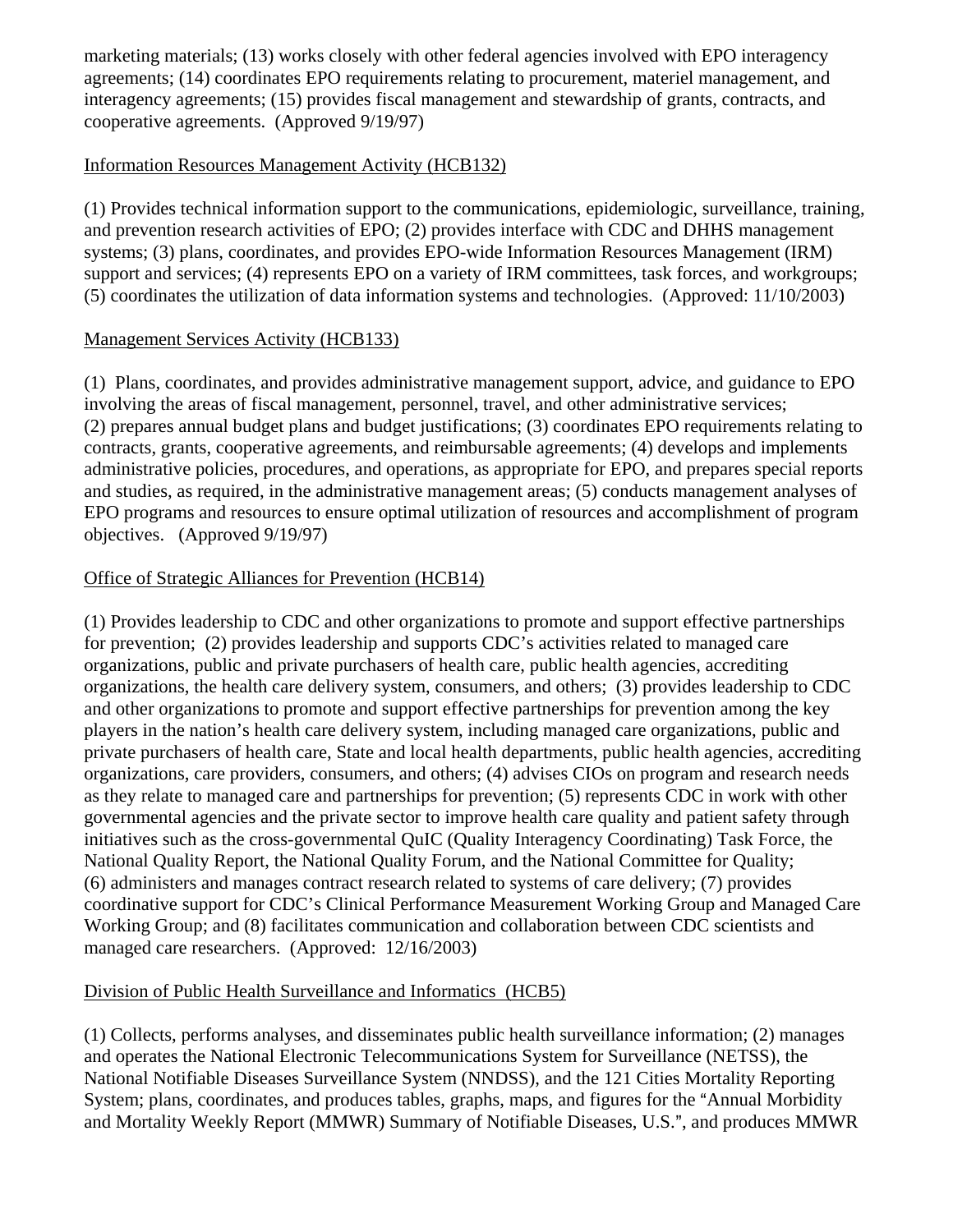tables from NNDSS; (3) coordinates, develops, implements, and supports CDC-wide public health information systems, including informational and communications applications, directly, as well as in collaboration with other Centers/Institute/Offices (CIOs); (4) develops improved surveillance and public health informatics methods; (5) provides consultation, technical assistance, and training on public health surveillance and health information systems to CDC and to other agencies and domestic and international organizations; (6) coordinates activities of the CDC Surveillance Coordination Group; (7) provides policy and staff support for CDC's Health Information and Surveillance Systems Board; (8) coordinates a CDC-wide initiative aimed at building State and local capacity to perform the core public health function of assessment and use of data for policy development and assurance; (9) provides program support for the development and administration of a CDC training effort in public health informatics; and (10) provides guidance and supervision to EIS Officers and Preventive Medicine Residents assigned to the Division. (Approved April 1, 1999)

#### Office of the Director (HCB5l)

(1) Provides leadership and overall direction for the Division; (2) provides leadership and guidance on policy, program planning, program management, and operations; (3) establishes Division goals, objectives, and priorities; (4) monitors progress in implementation of projects and achievement of objectives; (5) provides management, administrative, and support services, and coordinates with appropriate EPO offices on program and administrative matters; (6) provides liaison with other CDC organizations, other governmental agencies, international organizations, the Council of State and Territorial Epidemiologists, and other constituent groups and partners; (7) provides leadership and direction, in collaboration with other CIOs, in the planning and development of computer software for use in surveillance and epidemiology, including testing and revising computer programs; (8) disseminates software for use by public health professionals; (9) plans, allocates, and monitors resources; (10) provides scientific leadership and guidance to the Division to assure highest scientific quality and ethical standards; (11) serves as the Executive Secretariat for CDC's Health Information and Surveillance Systems Board; (12) provides policy support to the Board, including coordination of the activities of the Board's subcommittees and work groups; (13) provides technical assistance, consultation, and guidance to the Board, CDC programs, and constituents on issues related to public health surveillance and health information systems and the Internet; and (14) plans and coordinates the activities of the CDC Surveillance Coordination Group. (Approved April 1, 1999)

#### Applied Sciences Branch (HCB54)

(1) Provides scientific and epidemiologic leadership and direction in public health surveillance and health information systems to CDC and to other agencies and domestic and international organizations; (2) researches and develops new and innovative approaches to the use of technology in surveillance activities; (3) provides guidelines for development, evaluation, and integration of NETSS and other CDC surveillance systems; (4) promotes the dissemination and use of surveillance data; (5) evaluates applicability of outside standards and standard vocabularies to CDC data needs; (6) provides guidance and supervision to EIS Officers, Preventive Medicine Residents, and Public Health Practice Specialists; (7) coordinates a CDC-wide initiative aimed at building State and local capacity to perform the core public health function of assessment and use of data for policy development and assurance; (8) responsible for management and technical assistance of the Assessment Initiative Cooperative Agreement; (9) provides program support for the development and administration of a CDC training effort in public health informatics; (10) designs curriculum and experiences for the CDC Public Health Informatics Fellowship; and (11) recruits candidates and provides supervision and oversite for the CDC Public Health Informatics Fellows. (Approved April 1, 1999)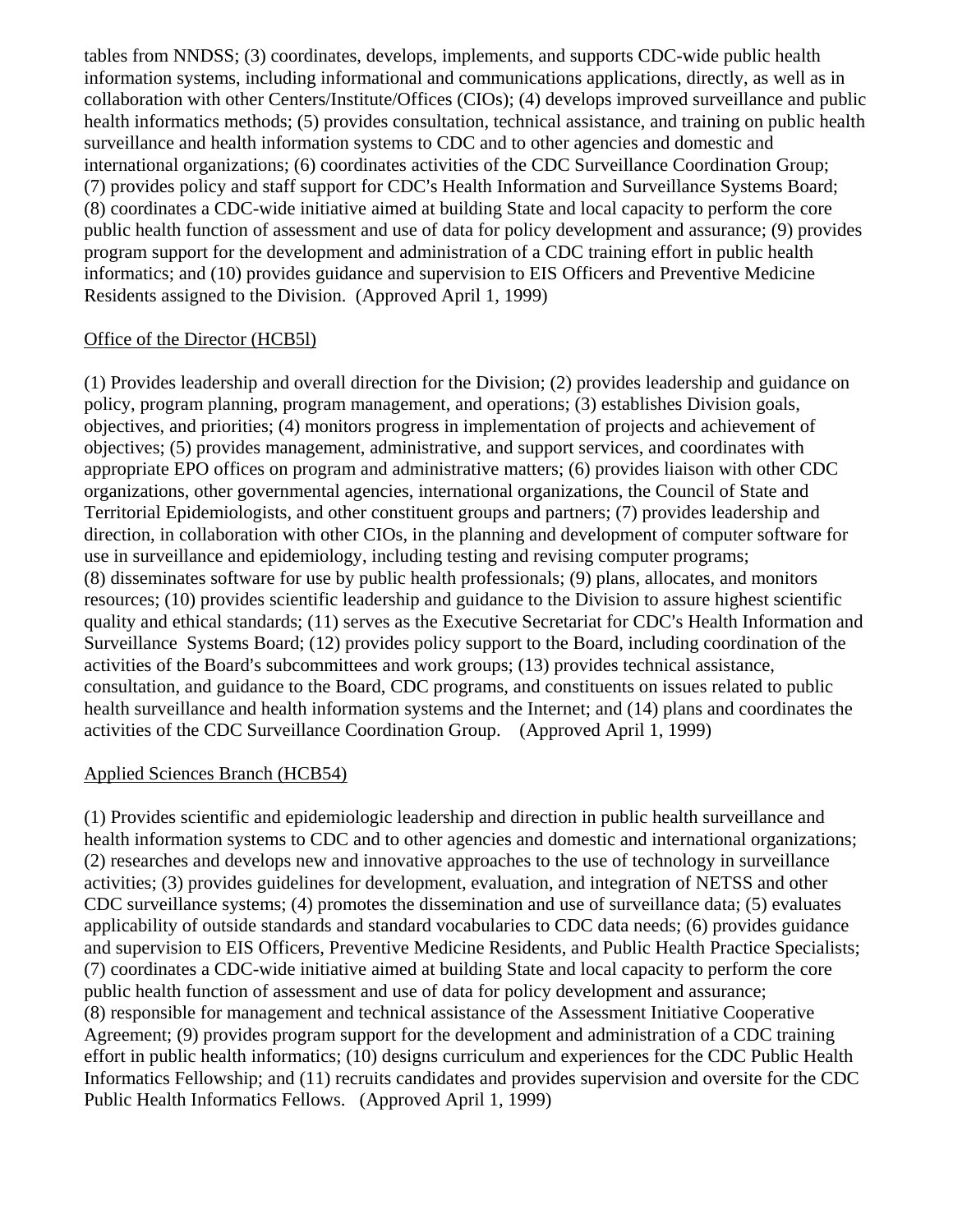#### Information Technology Branch (HCB57)

(1) Coordinates, designs, develops, implements, and supports CDC-wide public health, epidemiologic, scientific, and laboratory information systems, including database, informational, and communications applications, in collaboration with other CDC organizations with subject matter expertise and responsibility; (2) collaborates with CDC organizations to jointly develop, test, and implement CDCwide public health information systems; (3) participates in the development or implementation of CDC plans for public health information systems; (4) researches and develops new and innovative approaches to public health applications development and database design; (5) determines appropriate technology architecture and methodology for Branch-developed systems; (6) maintains inventories and data dictionaries of CDC's public health data; (7) develops and recommends approaches for public health systems and interfaces between various information technologies for sharing data and performing cooperative applications processing; (8) determines, in consultation with CDC organizations and the CDC Systems Security Officer, applicable database and applications security measures in accordance with sensitivity and criticality of the data or system; (9) directly, as well as in collaboration with other CIOs, evaluates and recommends CDC-wide equipment and software acquisition for public health database and communications systems; (10) coordinates the provision of technical support and training in the use of CDC-wide public health information systems purchased or developed by the Branch; and (11) coordinates public health information resource management user groups. (Approved April 1, 1999)

#### Surveillance Systems Branch (HCB5A)

(1) Provides support, technical assistance, and training for new, developmental systems and software for use in surveillance and epidemiology; (2) directly, as well as in collaboration with other CIOs, provides support, technical assistance, consultation, and training on computerized surveillance system development, maintenance, and operation for CDC, States, and international organizations; (3) provides service and support in the expansion of the NETSS; (4) plans and coordinates State-supported activities related to the NETSS; (5) analyzes needs and designs computer systems for use by public health professionals in the effective practice of public health surveillance and epidemiology; (6) assures user support for programs developed and released by the Division; (7) operates and maintains the NETSS, the NNDSS, and the 121 Cities Mortality Reporting System; (8) provides service and support to other CDC programs and State and local health departments to enable program-specific surveillance information to be collected and disseminated through the NETSS; (9) provides support, technical assistance, consultation, and training on surveillance system development, maintenance, and operation for CDC, States, and international organizations; (10) provides leadership and direction in the development of mainframe systems for use in surveillance and epidemiology, directly, as well as in collaboration with other CIOs; (11) plans, coordinates, and produces tables, graphs, maps, and figures for the Annual MMWR Summary of Notifiable Diseases, U.S.; (12) produces MMWR tables from NNDSS; (13) plans, coordinates and develops training and educational materials for all surveillance systems; (14) provides guidance in the development, implementation, and analysis of electronic public health data to international, State, and local groups; and (15) creates, maintains, disseminates, and archives historical public health data in an electronic format. (Approved April 1, 1999)

# Division of Applied Public Health Training (HCB6)

(1) Plans, directs, and manages a CDC-wide training and service program for the teaching and training of public health professionals in applied epidemiology and other public health sciences, preventive medicine, and public health program planning, implementation, and evaluation; (2) plans, directs, and manages CDC-wide training and service programs for the EIS, the PMR, and the PHPS Programs; (3) responds to domestic and international requests for assistance and consultation; (4) maintains liaison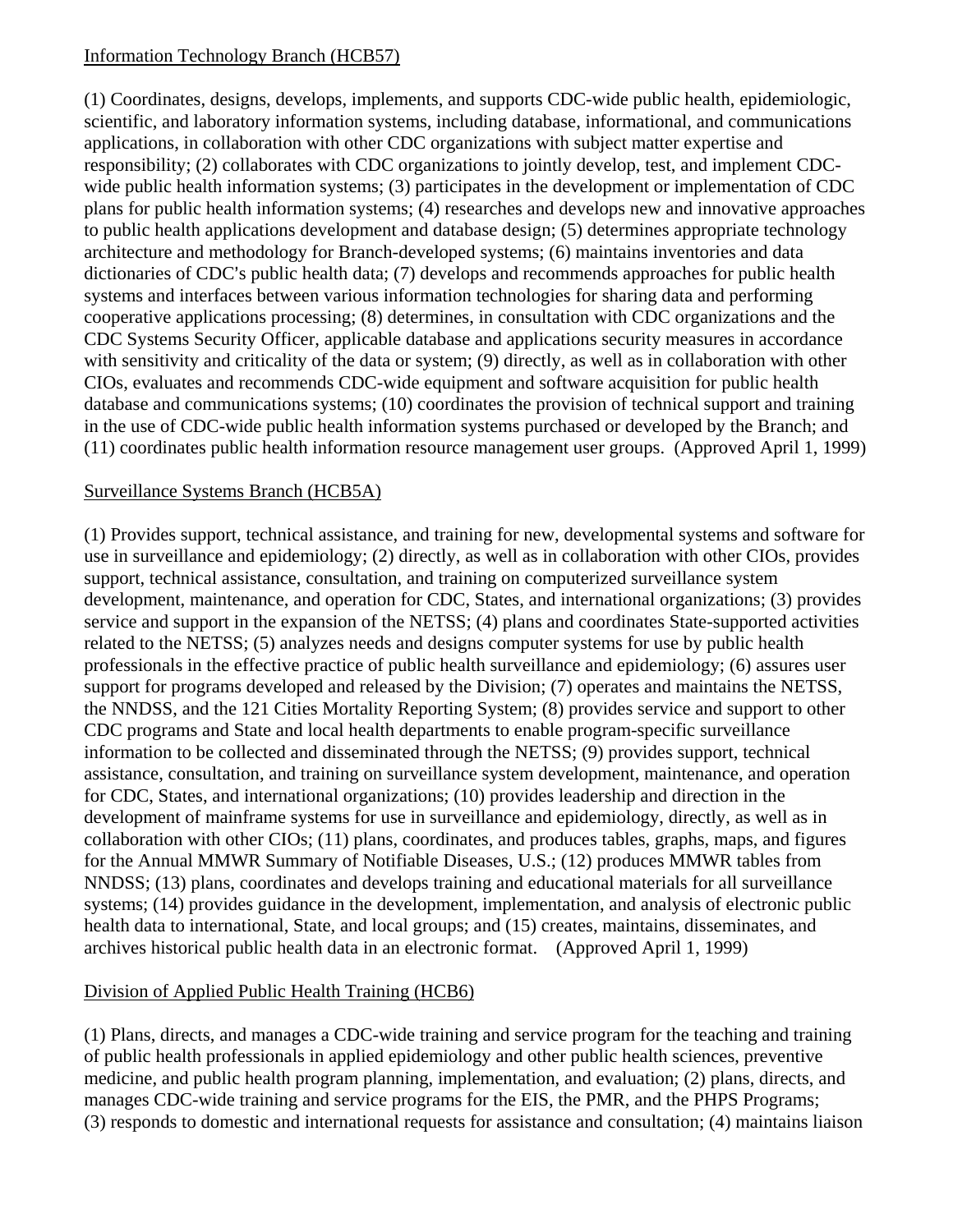with other governmental agencies, academic institutions and organizations, state and local health agencies, private health organizations, and professional organizations, and other outside groups; (5) assumes an active national and international leadership role in public health training. (Approved 9/19/97)

## Office of the Director (HCB6l)

(1) Provides leadership, direction, coordination, and management oversight to the activities of the division; (2) develops long-range plans, sets annual objectives, monitors progress, and evaluates results; (3) sets policies and procedures; (4) plans, allocates, and monitors resources; (5) provides administrative guidance and oversight in the areas of personnel, travel, and other administrative services, and coordinates with the EPO Office of Program Management and Operations, Human Resources Management Office, and Financial Management Office; (6) coordinates collaborative activities of the division and maintains liaison with other CIOs, other federal agencies, and other outside groups. (Approved 9/19/97)

# Epidemic Intelligence Service Branch (HCB63)

(1) Establishes overall policies, plans, and procedures, and evaluates the effectiveness of program activities; (2) develops and maintains a strategic plan for recruitment, analyzes data to more effectively target recruitment efforts, and conducts recruitment in accordance with the CDC workforce diversity goals; (3) plans, directs, and coordinates the application, interview, selection, and assignment processes for new EIS officers; (4) plans, directs, coordinates, and conducts training and training activities for EIS officers in applied epidemiology and public health practice; (5) monitors the completion of program requirements by EIS officers; (6) maintains liaison with supervisors of EIS officers, and evaluates EIS assignments within CDC, state and local health agencies, and other sponsoring organizations; (7) approves requests for epidemiologic assistance (EPI-AIDs) and the expenditures of funds; (8) maintains liaison with alumni within and outside CDC to assist with recruitment and promotional activities; (9) plans, directs, and coordinates the Epidemiologic Elective Program for medical and veterinary students. (Approved 9/19/97)

#### Public Health Prevention Service Branch (HCB65)

(1) Establishes overall policies, plans, and procedures, and evaluates the effectiveness of program activities; (2) develops and maintains a strategic plan for recruitment, analyzes data to more effectively target recruitment efforts, and conducts recruitment in accordance with the CDC workforce diversity goals; (3) plans, directs, and coordinates the application, interview, selection, and assignment processes for new PHPS trainees; (4) plans, directs, coordinates, and conducts training and training activities for PHPS trainees in the development, implementation, and evaluation of prevention programs and interventions; (5) monitors the completion of program requirements by PHPS trainees; (6) maintains liaison with supervisors of PHPS trainees, and evaluates PHPS assignments within CDC, state and local health agencies, and other sponsoring organizations; (7) coordinates and provides staff support to a steering committee/advisory group charged with advising on policy matters concerning the program. (Approved 9/19/97)

#### State Branch (HCB66)

(1) Provides guidance and supervision to EIS officers, PMRs, and career epidemiologists assigned to state and local health departments; (2) monitors and evaluates the quality of assignments through site visits and by maintaining liaison with supervisors and other individuals in CIOs and states; (3) monitors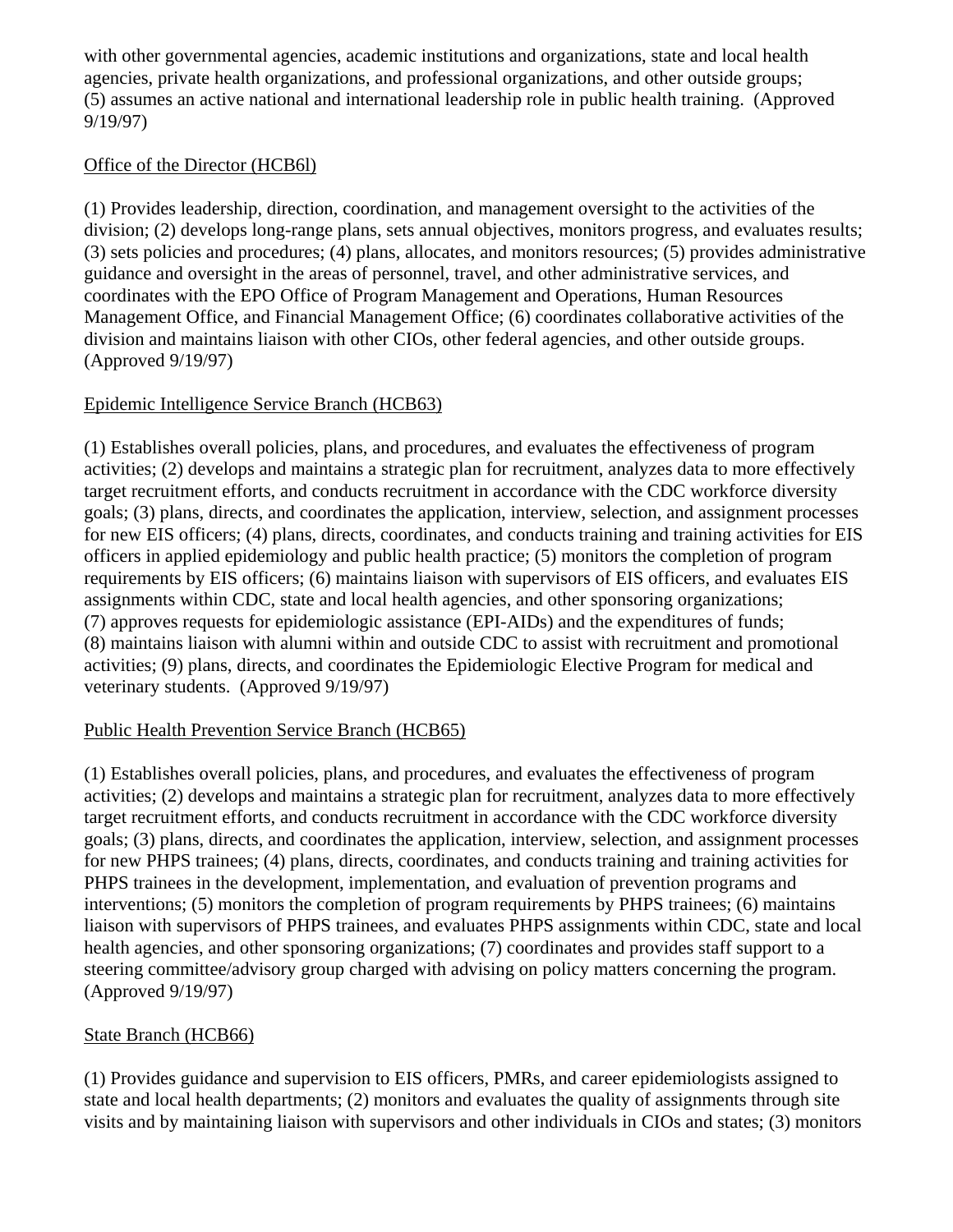the completion of program requirements and evaluates the performance of state-based EIS officers; (4) serves as the focal point for assistance requests from state health departments; (5) coordinates field training activities; (6) participates in recruitment, interviewing, and assignment activities of EIS officers; (7) provides on-site consultation with state and local health departments on the establishment and maintenance of epidemiology programs; (8) provides technical assistance to other components of CDC in the investigation of multi-state disease outbreaks; (9) coordinates liaison activities with state epidemiologists and other public health officials; (10) evaluates the effectiveness of branch activities. (Approved 9/19/97)

#### Division of Prevention Research and Analytic Methods (HCB7)

(1) Provides leadership to CDC and other organizations about best practices based on research and scientific evidence by conducting scientific research, developing analytic methods in prevention effectiveness, and producing evidence-based products; (2) develops evidence-based recommendations for the use or non-use of population-based health interventions; (3) promotes CDC's capacity to conduct collaborative health services research with other CDC CIOs, other federal agencies, and state and local health departments; (4) provides leadership in the acquisition, application, and evaluation of economic, and decision science methods for use in public health; (5) develops capacity in the public health community to conduct and use prevention effectiveness studies; (6) develops new methods for evaluating delivery of preventive services; (7) provides consultation, technical assistance and training on analytic methods in prevention effectiveness, including prevention effectiveness, epidemiologic, evaluation, and behavioral studies issues to CDC and to other agencies and domestic and international organizations; and (8) develops projects in defined urban populations in which to evaluate the effectiveness of prevention activities. (Approved: 12/16/2003)

#### Office of the Director (HCB71)

(1) Manages, directs, and coordinates the research agenda and activities of the division; (2) provides leadership and guidance on strategic planning, policy, program and project priority planning and setting, program management, and operations; (3) establishes division goals, objectives, and priorities; (4) monitors progress in implementation of projects and achievement of objectives; (5) plans, allocates, and monitors resources; (6) provides management administrative and support services, and coordinates with appropriate EPO offices on program and administrative matters; (7) provides liaison with other CDC organizations, other governmental agencies, international organizations, and other outside groups; (8) provides support for internal scientific advisory groups; (9) provides scientific leadership and guidance to the division to assure highest scientific quality and professional standards; (10) provides coordinative support for CDC's Behavioral and Social Sciences Work Group; and (11) develops within CDC outcome evaluation capacity and systematic methods for evaluating health outcomes. (Approved: 12/16/2003)

#### Prevention Effectiveness and Health Economics Branch (HCB72)

(1) Establishes capacity in the public health community to conduct and use economic and decision analysis; (2) provides and maintains leadership in the development, acquisition, application, and evaluation of economic, decision science methods for use in public health; (3) conducts research about methods for public health economics and decision making; (4) provides economic technical assistance and training, consultation, direction, review and information resources to other organizational units within EPO and throughout CDC; (5) integrates prevention research with policy needs; (6) assists in making recommendations for policy decisions on public health policy based on prevention effectiveness of each prevention strategy; (7) conducts systematic literature reviews on the effectiveness, cost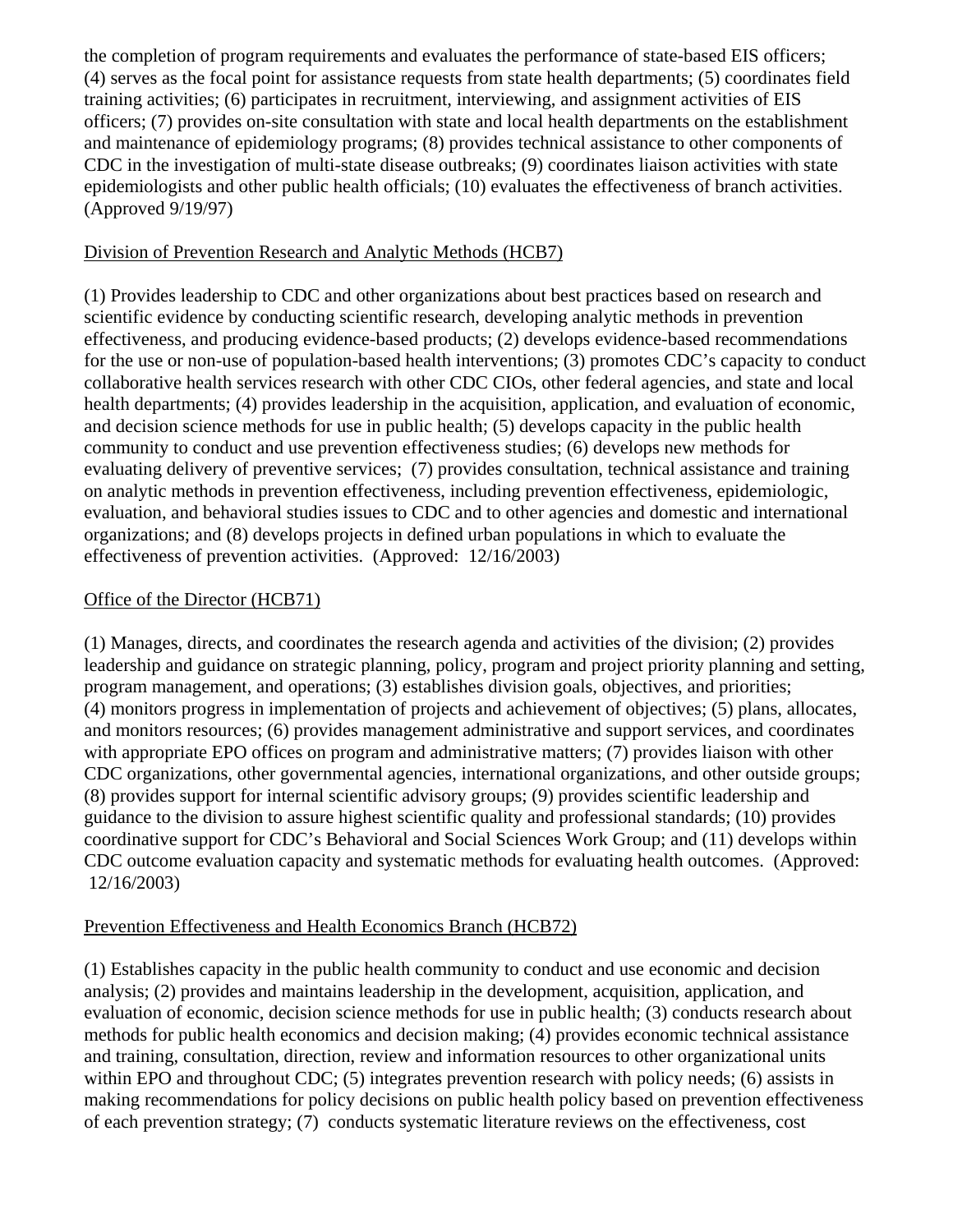effectiveness, and other effects of population-based health promotion and disease prevention strategies and identifies gaps in evidence which can inform additional research; (8) and supports CDC's Health Economics Research Group (HERG). (Approved: 12/16/2003)

#### Community Guide and Evidence Branch (HCB74)

(1) Convenes and supports the independent Task Force on Community Preventive Services which develops evidence-based recommendations for the use or non-use of population-based health interventions; (2) produces and promotes use of the *Guide to Community Preventive Services* (*Community Guide*), a compilation of the systematic reviews, evidence-based recommendations, and research needs; (3) performs evidence reviews of the efficacy and effectiveness of prevention activities not associated with the *Community Guide;* (4) assists CDC and other Federal and non-Federal partners to understand, use, refine, and communicate methods for conducting systematic reviews; (5) assists CDC and other federal and non-Federal partners to link reviews of evidence to guidelines development and/or program implementation; (6) coordinates and manages large and diverse teams of internal and external partners in the systematic review process; (7) coordinates and manages a working group of CDC, DHHS, and non-governmental partners to develop and/or refine methods for conducting systematic reviews; (8) provides consultations for implementing *Community Guide* recommended strategies;

(9) coordinates and manages a working group of CDC, DHHS and non-governmental partners to diffuse *Community Guide* reviews, recommendations, and research needs to appropriate audiences throughout the U.S. health care and public health systems; (10) participates in the development of national and regional public/private partnerships to enhance prevention research and the translation of evidence into policy and action; (11) conducts scientific evaluation of the Division-related prevention activities; (12) identifies opportunities for and conducts passive and active dissemination of the *Community Guide* reviews and recommendations and integration of these products into decision-making processes; (13) identifies and conducts passive and active dissemination of research needs identified in the *Community Guide* to key partners who have the capacity to fund and/or conduct additional research that would close gaps identified in the systematic reviews process; (14) communicates the *Community Guide's* reviews, recommendations, and research needs beyond the *Morbidity and Mortality Weekly Report* (*MMWR)* and the *American Journal of Preventive Medicine* (*AJPM)* publications via other journals, books, the world wide web, and other media; (15) designs and conducts programmatic, process and outcome evaluation strategies for all stages of development and diffusion of the *Guide to Community Preventive Services*; (16) creates materials and manages dissemination of the *Community Guide* and other Division tools that promote effective decision making and use of effective prevention tools; (17) assists in making recommendations for prevention and policy decisions; (18) provides technical assistance; (19) provides coordination support for CDC's Behavioral and Social Sciences Work Group; and (20) develops within CDC outcome evaluation capacity and systematic methods for evaluating health outcomes. (Approved: 12/16/2003)

#### Division of International Health (HCB8)

(1) Develops, promotes, and conducts international training, consultation, capacity building, and other assistance in applied epidemiology, public health surveillance, and systematic use of epidemiologic and other data for health policy formulation, allocation of health resources, and direction and evaluation of public health program operations and effectiveness; (2) provides policy direction for all EPO activities associated with international health; (3) collaborates with the other CDC organizations, international agencies, foreign governments, and non-profit organizations in support of EPO's international activities.

#### Office of the Director (HCB81)